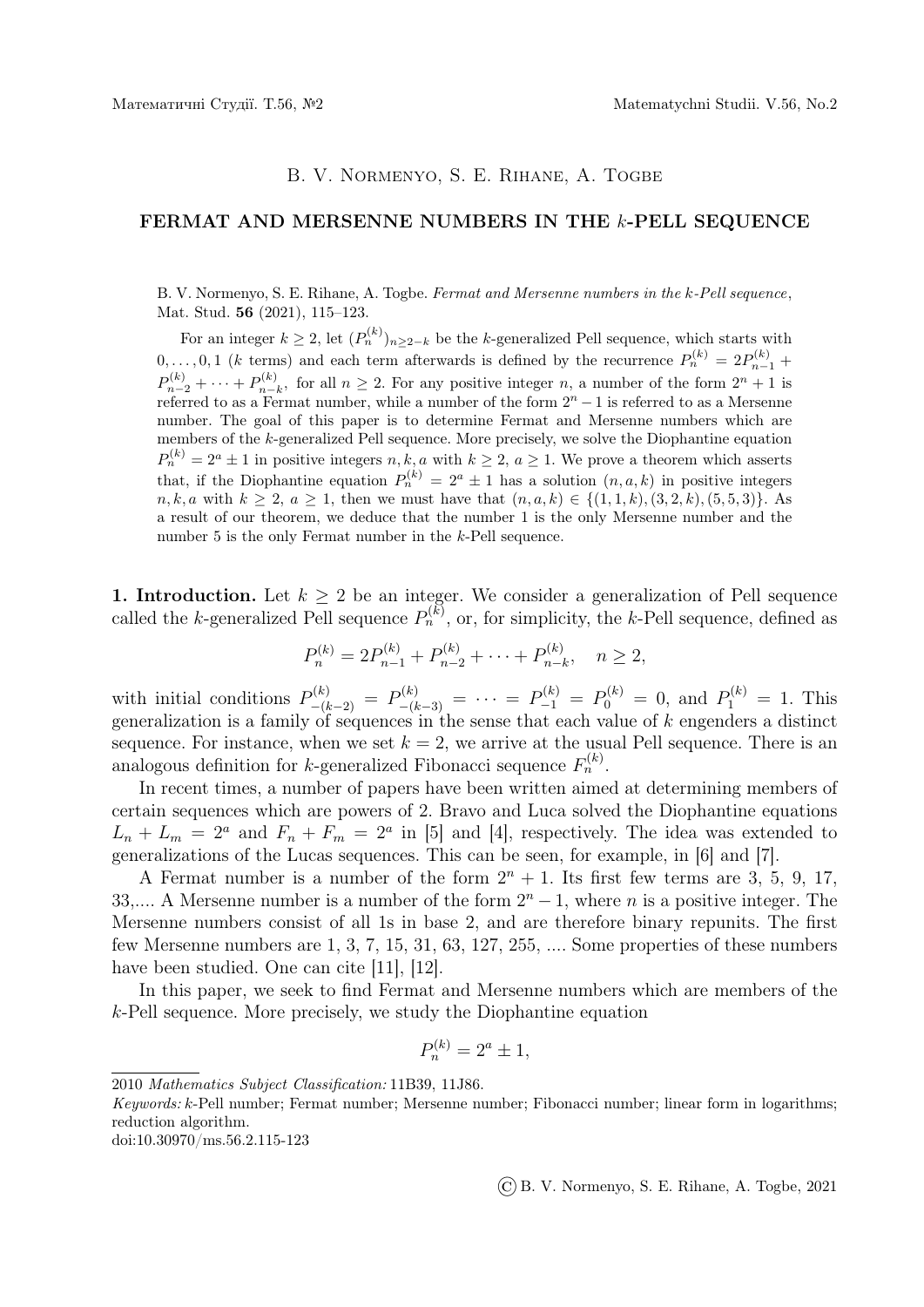where n, k and a are positive integers with  $k \geq 2$  and  $a \geq 1$ . We will establish the following results.

Theorem 1. All the solutions of the Diophantine equation

$$
P_n^{(k)} = 2^a \pm 1 \tag{1}
$$

in positive integers  $n, k, a$  with  $k \ge 2$  and  $a > 1$  are

 $(n, a, k) \in \{(1, 1, k), (3, 2, k), (5, 5, 3)\}.$ 

The next results are straightforward consequences of Theorem 1.

Corollary 1. The number 1 is the only Mersenne number in the k-Pell sequence.

Corollary 2. The number 5 is the only Fermat number in the k-Pell sequence.

This paper is organized as follows. In the next section, we develop the tools that will be used to prove Theorem 1. This proof will be done in last section in four steps. In the first step, we will setup the problem, find the parametric solutions, and bound  $n$  in terms of  $a$ . The second step consists in finding an upper bound of n in term of k. For the third step, we consider lower values of k, i.e.  $2 \le k \le 320$ , and solve equation (1) in this range by finding the non-parametric solution. In the final step, we take  $k \geq 321$  and prove that we have no other solution.

2. The tools. This section is devoted to collecting definitions, notations, properties and results which will be used throughout this paper.

**2.1. Linear forms in logarithms.** For any nonzero algebraic number  $\eta$  of degree d over Q, whose minimal polynomial over Z is  $a \prod_{j=1}^d (X - \eta^{(j)})$ , we denote by

$$
h(\eta) = \frac{1}{d} \Big( \log |a| + \sum_{j=1}^{d} \log \max \big\{ 1, |\eta^{(j)}| \big\} \Big)
$$

the usual absolute logarithmic height of  $\eta$ . In particular, if  $\eta = p/q$  is a rational number with  $gcd(p, q) = 1$  and  $q > 0$ , then  $h(\eta) = log \max\{|p|, q\}$ . The following properties of the logarithmic height function  $h(\cdot)$ , which will be used in the next sections without special reference, are well-known:

$$
h(\eta \pm \gamma) \le h(\eta) + h(\gamma) + \log 2,\tag{2}
$$

$$
h(\eta \gamma^{\pm 1}) \le h(\eta) + h(\gamma),\tag{3}
$$

$$
h(\eta^s) = |s|h(\eta) \quad (s \in \mathbb{Z}).\tag{4}
$$

The first tool we need is the following result due to Matveev [17]. Here, we use the version due to Bugeaud, Mignotte, and Siksek [9, Theorem 9.4].

**Theorem 2.** Let  $\eta_1, \ldots, \eta_s$  be real algebraic numbers and let  $b_1, \ldots, b_s$  be nonzero integers. Let  $d_K$  be the degree of the number field  $\mathbb{K} := \mathbb{Q}(\eta_1, \dots, \eta_s)$  over  $\mathbb Q$  and let  $A_i$  be a positive real number satisfying

$$
A_j = \max\{d_{\mathbb{K}}h(\eta), |\log \eta|, 0.16\}
$$
 for  $j = 1, ..., s$ .

Assume that  $B \ge \max\{|b_1|, \ldots, |b_s|\}$ . If  $\eta_1^{b_1} \cdots \eta_s^{b_s} - 1 \ne 0$ , then

$$
|\eta_1^{b_1}\cdots \eta_s^{b_s} - 1| \ge \exp(-1.4 \cdot 30^{s+3} \cdot s^{4.5} \cdot d_{\mathbb{K}}^2 (1 + \log d_{\mathbb{K}})(1 + \log B)A_1 \cdots A_s).
$$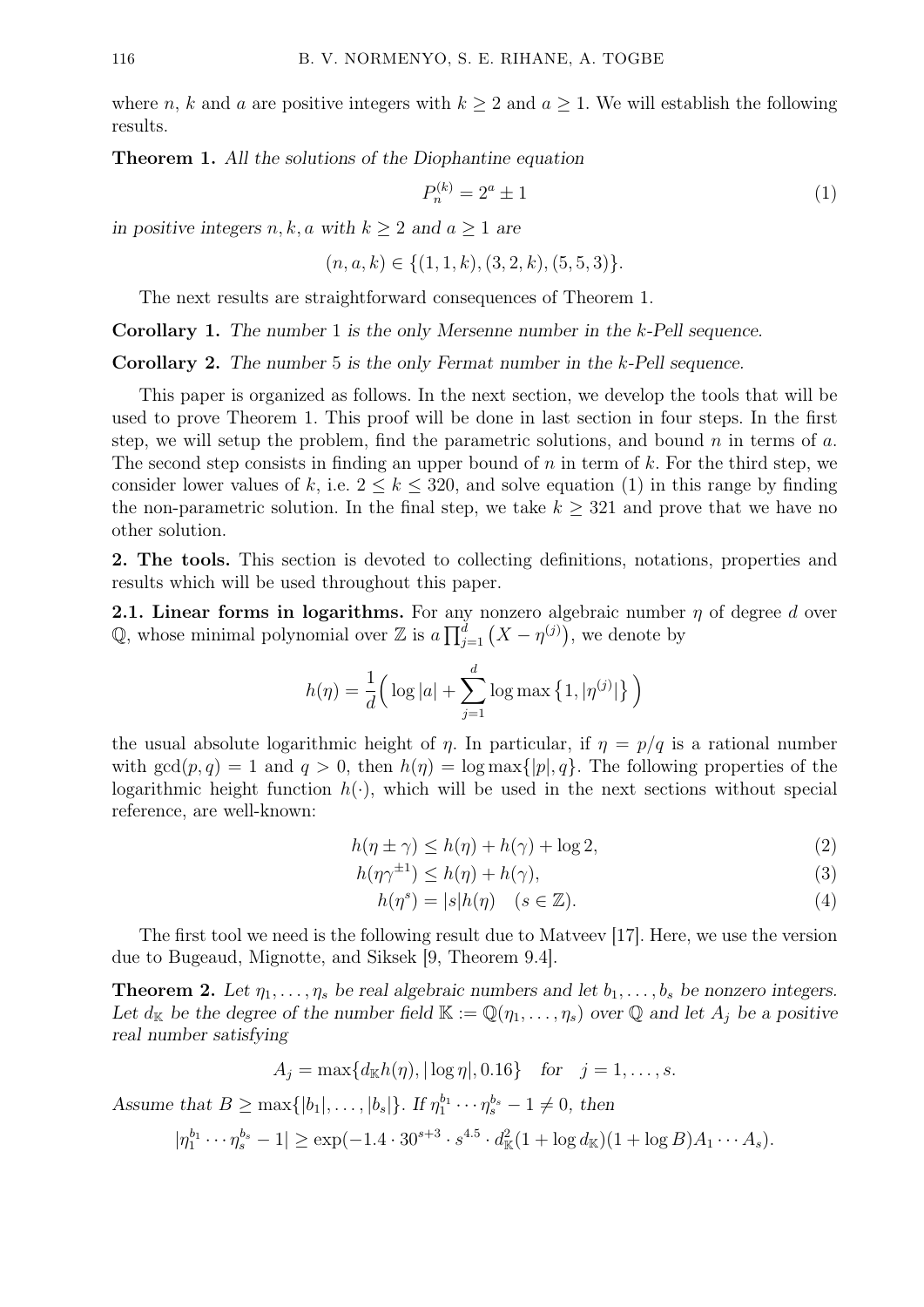2.2. The reduction algorithm. Our second tool is a version of the reduction method of Baker and Davenport. We use a slight variant of the version given by Dujella and Pethö [10].

**Lemma 1.** Let M be a positive integer,  $p/q$  a convergent of the continued fraction of the irrational  $\gamma$  such that  $q > 6M$ , and  $A, C, \mu$  some real numbers with  $A > 0$  and  $B > 1$ . Let

$$
\varepsilon = ||\mu q|| - M \cdot ||\gamma q||,
$$

where  $|| \cdot ||$  denotes the distance from the nearest integer. If  $\varepsilon > 0$ , then there is no solution of the inequality

$$
0 < u\gamma - v + \mu < AB^{-w}
$$

in positive integers  $u, v$  and  $w$  with

$$
u \leq M
$$
 and  $w \geq \frac{\log(Aq/\varepsilon)}{\log C}$ .

We see that Lemma 1 cannot be applied when  $\mu = 0$  (since then  $\varepsilon < 0$ ). For this case, we use the following well-known technical result from Diophantine approximation, known as Legendre's criterion which is our third tool. This comes from the theory of continued fractions (see [13], pages 30 and 37).

**Lemma 2.** Let  $p_i/q_i$  be the convergents of the continued fraction  $[a_0, a_1, \ldots]$  of the irrational number γ. Let M be a positive integer and put  $a_M := \max\{a_0, a_1, \ldots, a_{N+1}\}\$ , where  $N \in \mathbb{N}$ is such that  $q_N \leq M < q_{N+1}$ . If  $x, y \in \mathbb{Z}$  with  $x > 0$ , then

$$
|x\gamma - y| > \frac{1}{(a_M + 2)x}, \quad \text{for all } x < M.
$$

2.3. Useful Lemmas. We conclude this section by recalling two lemmas that we need in this work:

**Lemma 3** ([18], Lemma 7). If  $m \ge 1$ ,  $T > (4m^2)^m$  and  $T > y/(\log y)^m$ , then

 $y < 2<sup>m</sup>T(\log T)<sup>m</sup>$ .

**Lemma** 4 ([19], Lemma 2.2). Let  $d, x \in \mathbb{R}$  and  $0 < d < 1$ . If  $|x| < d$ , then

$$
|\log(1+x)| < \frac{-\log(1-d)}{d}|x|.
$$

**2.4.** On k-Pell sequence. In this subsection, we recall some facts and properties of the k-Pell sequences which will be used later. The characteristic polynomial of these sequences is

$$
\Psi_k(x) = x^k - 2x^{k-1} - x^{k-2} - \dots - x - 1.
$$

In [3], Bravo et al. show that  $\Psi_k(x)$  is irreducible over  $\mathbb{Q}[x]$  and has just one zero  $\alpha(k)$  outside the unit circle. It is real and positive so it satisfies  $\alpha(k) > 1$ . The other zeros are strictly inside the unit circle. Furthermore, in the same paper, they show that

$$
\varphi^2(1-\varphi^{-k}) < \alpha(k) < \varphi^2, \quad \text{for all } k \ge 2,\tag{5}
$$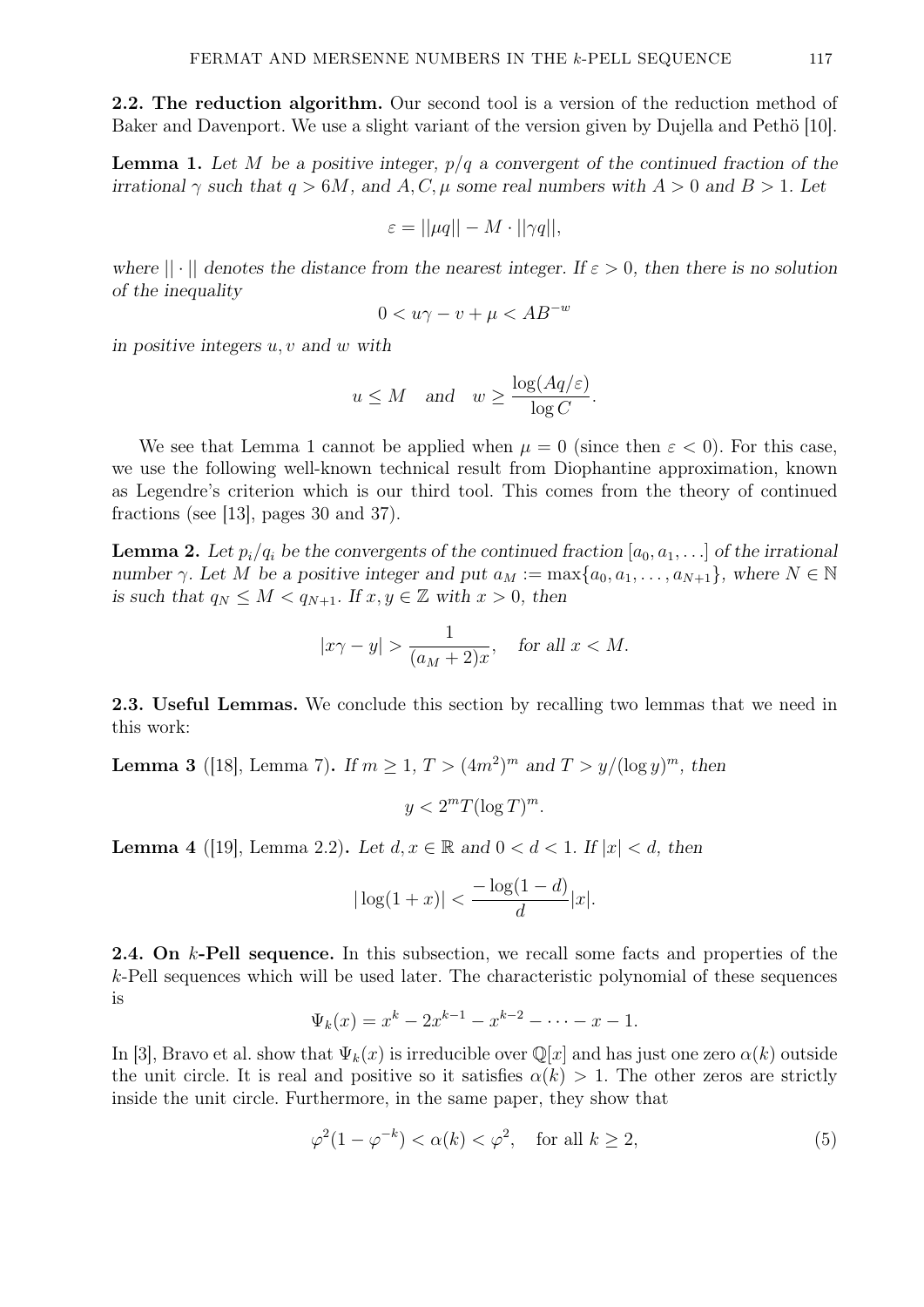where  $\varphi = (1 + \sqrt{5})/2$ . To simplify the notation, we omit the dependence on k of  $\alpha$ . For  $k > 2$ , let

$$
g_k(x) := \frac{x-1}{(k+1)x^2 - 3kx + k - 1} = \frac{x-1}{k(x^2 - 3x + 1) + x^2 - 1}.
$$
 (6)

In [2], Bravo and Hererra proved that

$$
0.276 < g_k(\alpha) < 0.5
$$
 and  $|g_k(\alpha^{(i)})| < 1, 2 \le i \le k$ 

hold, where  $\alpha := \alpha^{(1)}, \alpha^{(2)}, \ldots, \alpha^{(k)}$  are all the zeros of  $\Psi_k(x)$ . So, the number  $g_k(\alpha)$  is not an algebraic integer. In addition, they proved that the logarithmic height of  $g_k$  satisfies

$$
h(g_k(\alpha)) < 4k \log \varphi + k \log (k+1) \quad \text{for all } k \ge 2. \tag{7}
$$

With the above notation, Bravo and Hererra showed in [3] that

$$
P_n^{(k)} = \sum_{i=1}^k g_k(\alpha^{(i)}) \alpha^{(i)^{n-1}} \quad \text{and} \quad |P_n^{(k)} - g_k(\alpha) \alpha^{n-1}| < \frac{1}{2} \tag{8}
$$

hold, for all  $n \geq 1$  and  $k \geq 2$ . Furthermore, for  $n \geq 1$  and  $k \geq 2$ , it was showed in [3] that

$$
\alpha^{n-2} \le P_n^{(k)} \le \alpha^{n-1}.\tag{9}
$$

3. The proof of Theorem 1. In this section, we will prove Theorem 1 in four steps. Let us start with the first step.

**3.1. Setup.** If  $a = 1$ , then (1) imply that  $P_n^{(k)} = 1$  or  $P_n^{(k)} = 3$ . Hence  $(n, a, k) = (1, 1, k)$ with  $k \geq 2$  is the only solutions of the Diophantine equation (1) in this case.

Note that for  $2 \leq n \leq k+1$ , we have  $P_n^{(k)} = F_{2n-1}$ , where  $F_m$  is the *m*-th Fibonacci number (see [14]), so the equation (1) becomes

$$
F_{2n-1} \mp 1 = 2^a. \tag{10}
$$

In [8], Bugeaud et al. showed that the only nonnegative integer solutions  $(n, y, m)$  of equations  $F_n \pm 1 = y^m$  with  $m \ge 2$  are

$$
F_4 + 1 = 3 + 1 = 2^2,
$$
  
\n
$$
F_6 + 1 = 8 + 1 = 3^2,
$$
  
\n
$$
F_5 - 1 = 5 - 1 = 2^2.
$$

As a consequence of the above,  $(n, a) = (3, 2)$  is the only nonnegative integer solution of equation (10). So,  $(n, a, k) = (3, 2, k)$  with  $k \ge 2$  is a solution of the Diophantine equation (1).

In the remainder of this paper, we suppose that  $n \geq k+2$ ,  $n \geq 4$  and  $a \geq 2$ . Using equation (1), we obtain the inequality

$$
2^{a-1} \le 2^a - 1 \le 2^a \pm 1 = P_n^{(k)} < \alpha^{n-1} < \varphi^{2(n-1)},
$$

from which we infer  $0.7a + 0.2 < n$ . Furthermore, we get

$$
\varphi^{n-2} < \alpha^{n-2} < P_n^{(k)} = 2^a \pm 1 \le 2^a + 1 < 2^{a+1},
$$

from which we infer  $n < 1.5a + 2.8$ . Consequently, we find that

$$
0.7a + 0.2 < n < 1.5a + 2.8. \tag{11}
$$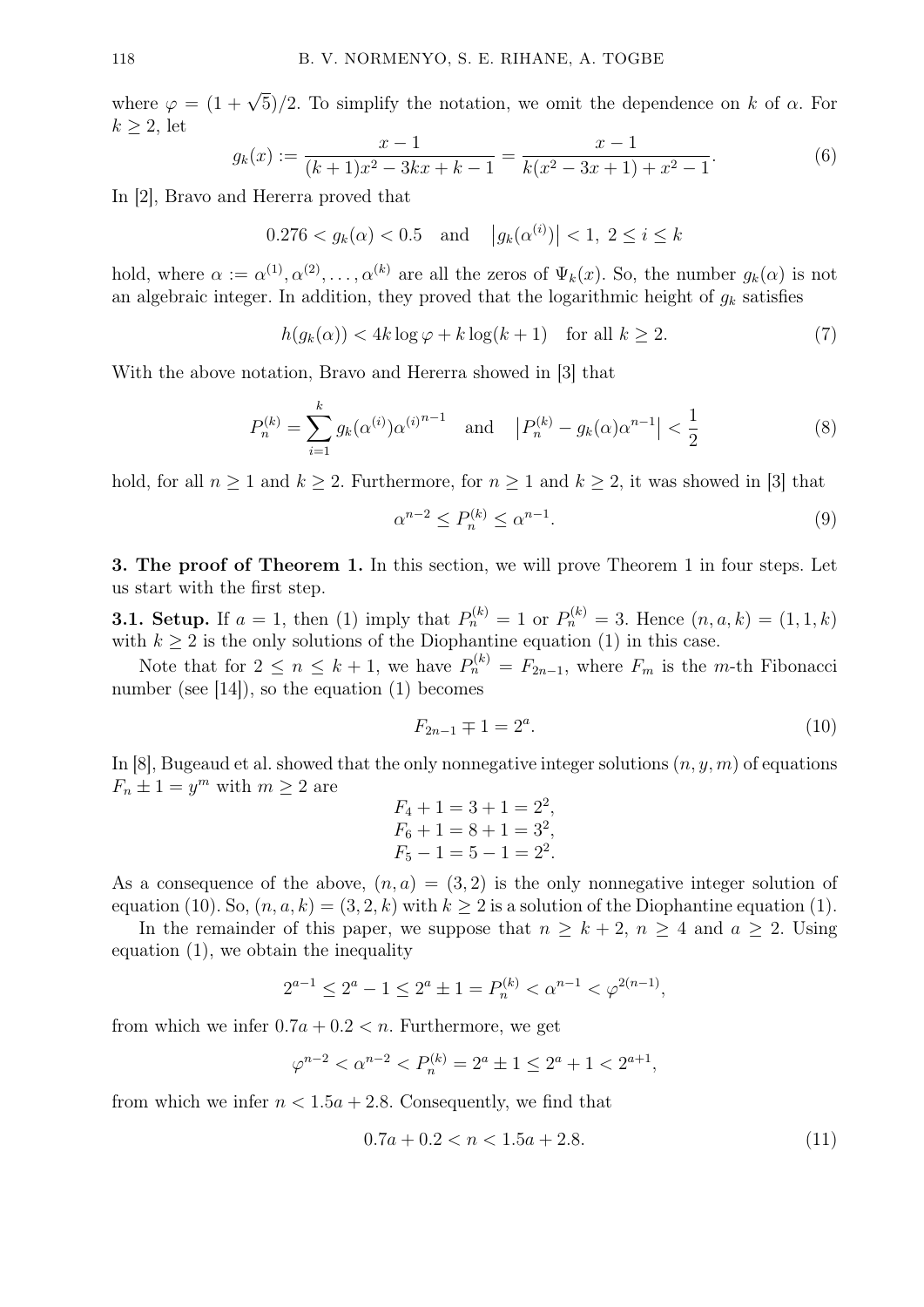**3.2.** An inequality for *n* versus k. In this subsection, we shall be preoccupied with determining an upper bound for n in terms of k. To begin with, observe that equation  $(1)$ , when expressed in the form

$$
2^a = P_n^{(k)} \mp 1,\tag{12}
$$

produces

$$
\left|2^{a} - g_{k}(\alpha)\alpha^{n-1}\right| \leq \frac{3}{2},\tag{13}
$$

which, upon dividing through by  $g_k(\alpha) \alpha^{n-1}$ , yields

$$
\left|2^{a} \cdot \alpha^{-(n-1)} \cdot (g_k(\alpha))^{-1} - 1\right| < \frac{3}{2 \cdot 0.276 \cdot \alpha^{n-1}} < \frac{14.3}{\alpha^n},\tag{14}
$$

where we have used the fact that  $\alpha < \varphi^2$  and  $q_k(\alpha) > 0.276$ . Let

$$
\Gamma_1 = 2^a \cdot \alpha^{-(n-1)} \cdot (g_k(\alpha))^{-1} - 1.
$$
\n(15)

We claim that  $\Gamma_1 \neq 0$ . To prove our claim, we suppose that  $\Gamma_1 = 0$ . This means that

$$
g_k(\alpha) = 2^a \cdot \alpha^{-(n-1)},
$$

which implies that  $g_k(\alpha)$  is an algebraic integer, which is a contradiction. Hence,  $\Gamma_1 \neq 0$ . We apply Theorem 2 to  $\Gamma_1$  given by (15). To do this, we take

$$
\eta_1 := 2, \quad \eta_2 := \alpha, \quad \eta_3 := g_k(\alpha),
$$
  
\n $b_1 := a, \quad b_2 := -(n-1), \quad \text{and} \quad b_3 := -1.$ 

The algebraic numbers  $\eta_1, \eta_2, \eta_3$  are elements of the field  $\mathbb{K} := \mathbb{Q}(\alpha)$  with  $d_{\mathbb{K}} = k$ . We find that

$$
h(\eta_1) = \log 2, \quad h(\eta_2) = \frac{\log \alpha}{k},
$$

and

$$
h(\eta_3) \le 4k \log \varphi + k \log(k+1) < 4.5k \log k,
$$

for all  $k \geq 2$ . Thus, we take

$$
A_1 := k \log 2
$$
,  $A_2 := 2 \log \varphi$ , and  $A_3 := 4.5k^2 \log k$ .

In addition, we take  $B := 1.5n$ , using inequality (11). Furthermore, we observe that the inequalities  $1 + \log k < 2.5 \log k$  and  $1 + \log(1.5n) < 2.1 \log n$  hold, for all  $k \ge 2$  and  $n \ge 4$ , respectively. Applying Theorem 2 to  $\Gamma_1$  given by (15) and using inequality (14), we obtain

$$
n < 2.36 \cdot 10^{12} \cdot k^5 \log^2 k \cdot \log n. \tag{16}
$$

In the notation of Lemma 3, inequality (16) implies that  $m = 1, T = 2.36 \cdot 10^{12} \cdot k^5 \log^2 k$ , and  $y = n$ . Thus, we get

$$
n < 2 \cdot 2.36 \cdot 10^{12} \cdot k^5 \log^2 k \log \left( 2.36 \cdot 10^{12} \cdot k^5 \log^2 k \right) < \left( 4.72 \cdot 10^{12} \cdot k^5 \log^2 k \right) (46 \log k) < 2.2 \cdot 10^{14} k^5 \log^3 k.
$$

The result established in this subsection is summarized in the following lemma.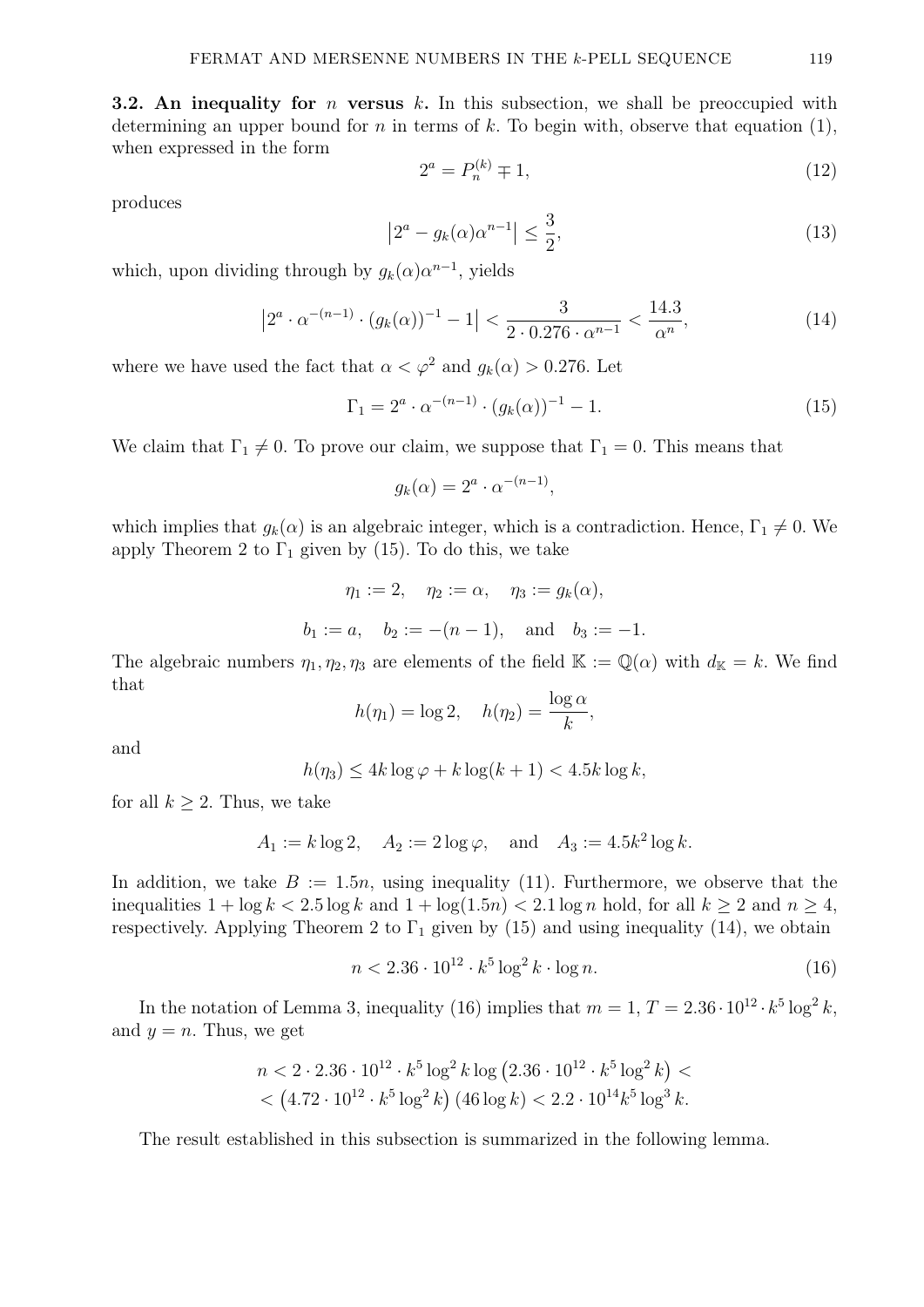**Lemma 5.** If  $(n, a, k)$  is a solution in integers of equation (1) with  $k \geq 2$ ,  $n \geq k+2$  and  $a \geq 2$ , then the inequality

$$
n < 2.2 \cdot 10^{14} k^5 \log^3 k \tag{17}
$$

holds.

**3.3. The case**  $2 \leq k \leq 320$ . In this subsection, we study the problem when  $k \in [2, 320]$ . Our main tool is Lemma 1. We begin by putting

$$
\Lambda_1 := \log(\Gamma_1 + 1) = a \log 2 - (n - 1) \log \alpha - \log(g_k(\alpha)).
$$
\n(18)

It is easy to see that  $|\Gamma_1| < 0.12$  for  $n \ge 10$ . As a result, using inequality (14), we obtain

$$
|\Lambda_1| = |\log(\Gamma_1 + 1)| < \frac{-\log(1 - 0.12)}{0.12} |\Gamma_1| < 15.3 \cdot \alpha^{-n}.
$$
 (19)

Therefore, using  $\alpha > \varphi$ , we get

$$
0 < \left| a \cdot \frac{\log 2}{\log \alpha} - n + \left( 1 - \frac{\log g_k(\alpha)}{\log \alpha} \right) \right| < 31.8 \cdot \alpha^{-n}.
$$

In order to apply Lemma 1 to the above inequality, we take

$$
u := a, \ \gamma := \frac{\log 2}{\log \alpha}, \ \ v := n, \ \mu := 1 - \frac{\log g_k(\alpha)}{\log \alpha}, \ A := 31.8, \ B := \alpha, \ \omega := n.
$$

We have  $\gamma \notin \mathbb{Q}$  since if we assume the contrary, then there exist coprime integers  $a_1$  and  $a_2$ such that  $\gamma = a_1/a_2$ , which means that  $\alpha^{a_1} = 2^{a_2}$ . Let  $\sigma \in Gal(\mathbb{K}/\mathbb{Q})$ , the Galois group of the extension  $\mathbb{K}/\mathbb{Q}$ , such that  $\sigma(\alpha) = \alpha_i$ , for some  $i \in \{2, \ldots, k\}$ . Applying this to the above relation and taking absolute values we get  $1 < 2^{a_2} = |\alpha_i| < 1$ , which is a contradiction. Moreover, we note that  $a \leq 1.5n \leq |3.3 \cdot 10^{14} k^5 \log^3 k|$ . Thus, for each  $k \in [2, 320]$ , we take  $M_k = |3.3 \cdot 10^{14} k^5 \log^3 k|$  and we find a good approximation of  $\gamma$  and a convergent  $p_\ell/q_\ell$ of the continued fraction of  $\gamma$  such that  $q_\ell > 6M_k$  and  $\varepsilon = \varepsilon(k) = ||\mu q|| - M_k||\gamma q|| > 0.$ Appealing to a computer program in Mathematica, Lemma 1 applied to  $\Lambda_1$  gives us  $n \leq$ 88.5346.

Hence, we deduce that the possible solutions  $(n, a, k)$  of equation (1) for which  $k \in [2, 320]$ satisfy  $k+2 \leq n \leq 88$  and  $1 \leq a \leq 132$ . Finally, using a brute force search with Mathematica in this ranges we get the only solution  $P_5^{(3)} = 2^5 - 1$ .

**3.4. Large values of k.** In this subsection, we will consider  $k \geq 321$ . The work will be done in two steps.

**3.4.1.** An absolute upper bound on  $k$ . Here, we will show the following lemma that consists in bounding  $k$  and  $n$ .

**Lemma 6.** If  $(n, a, k)$  is a solution of the Diophantine equation (1) with  $k > 320$  and  $n \geq k + 2$ , then k and n are bounded as

$$
k < 4.8 \cdot 10^{15} \quad \text{and} \quad n < 2.7 \cdot 10^{97}.\tag{20}
$$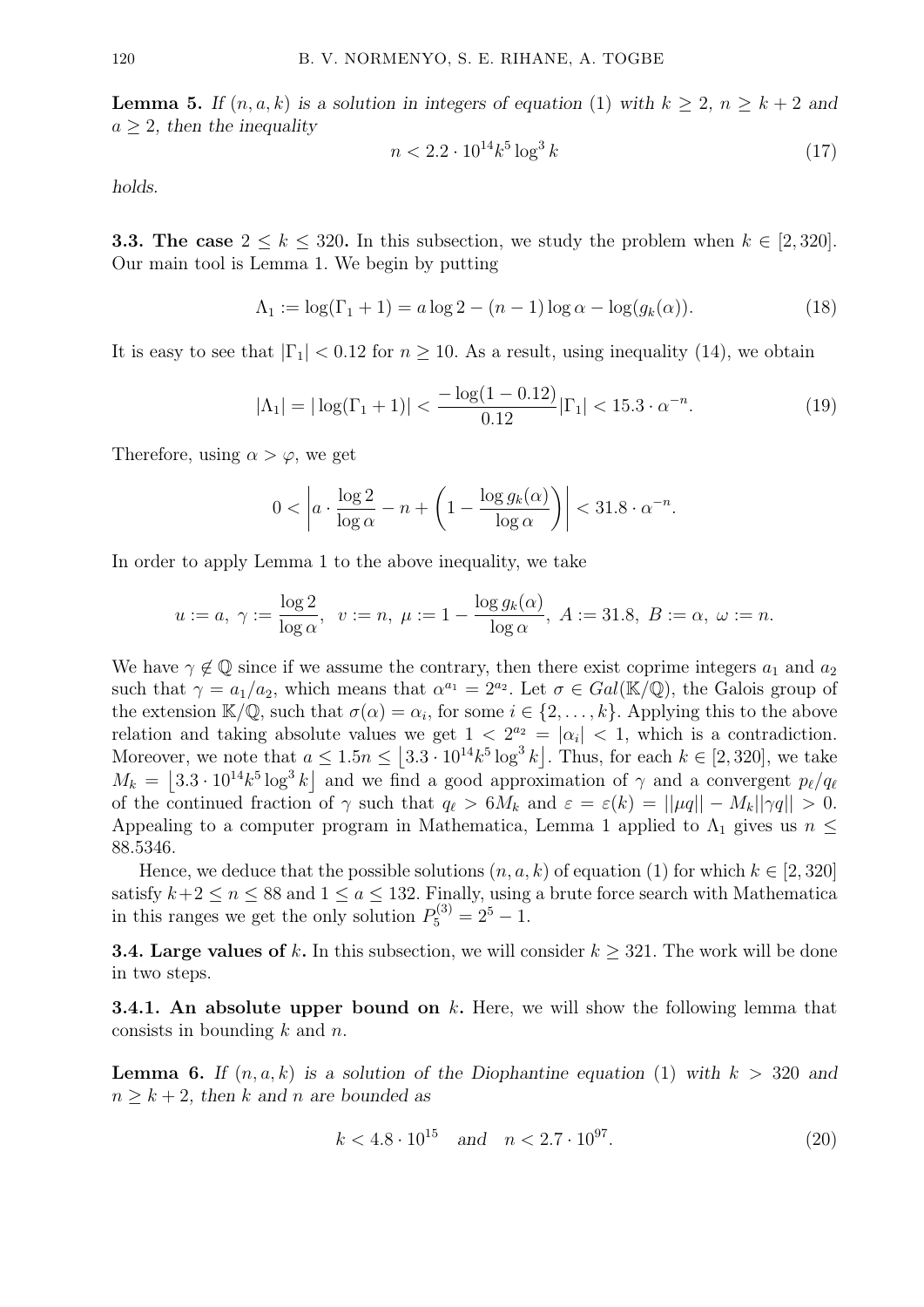*Proof.* For  $k > 320$ , it is easy to check that

$$
n < 2.2 \cdot 10^{14} k^5 \log^3 k < \varphi^{k/2}.
$$

Thus, from [2],  $g_n(\alpha)\alpha^n$  can be rewritten as

$$
g_n(\alpha)\alpha^n = \frac{\varphi^{2n}}{\varphi + 2}(1 + \zeta), \quad \text{where } |\zeta| < \frac{4}{\varphi^{k/2}}.\tag{21}
$$

Combining (21) and (13), the inequality

$$
\left|2^{a} - \frac{\varphi^{2n}}{\varphi + 2}\right| \leq \left|2^{a} - g_{k}(\alpha)\alpha^{n}\right| + \frac{\varphi^{2n}}{\varphi + 2}\left|\zeta\right| \leq \frac{\varphi^{2n}}{\varphi + 2}\left(\frac{3(\varphi + 2)}{2\varphi^{2n}} + \frac{4}{\varphi^{k/2}}\right) \leq
$$

$$
\leq \frac{\varphi^{2n}}{\varphi + 2}\left(\frac{3\varphi + 10}{\varphi^{k/2}}\right) \leq \frac{15\varphi^{2n}}{(\varphi + 2)\varphi^{k/2}}
$$

is obtained. Note that in the above inequalities, we have used the fact that  $n \geq k+2$  implies  $2n > k/2$ , and so  $2\varphi^{2n} > \varphi^{k/2}$ . Hence, from the above inequality, we obtain

$$
\left| (\varphi + 2) \cdot 2^a \cdot \varphi^{-2n} - 1 \right| < \frac{15}{\varphi^{k/2}}. \tag{22}
$$

We will apply Theorem 2 to obtain a lower bound to the left-hand side of inequality  $(22)$ . We take

$$
t := 3
$$
,  $(\eta_1, b_1) := (\varphi + 2, 1),$   $(\eta_2, b_2) := (2, a),$   $(\eta_3, b_3) := (\varphi, -2n),$ 

and

$$
\Gamma_2 := (\varphi + 2) \cdot 2^a \cdot \varphi^{-2n} - 1.
$$

Suppose that  $\Gamma_2 = 0$ , then

$$
2^{a}(\varphi + 2) = \varphi^{2n}.
$$

Conjugating the above relation in  $\mathbb{Q}(\sqrt{2})$ 5), we find that

$$
1 < 2^a(\overline{\varphi} + 2) = \overline{\varphi}^{2n} < 1,
$$

where  $\overline{\varphi} = (1 -$ √ 5)/2. Therefore  $\Gamma_2 \neq 0$ .

Since  $\eta_1, \eta_2, \eta_3 \in \mathbb{K} := \mathbb{Q}(\sqrt{5})$ , we see that  $d_{\mathbb{K}} = 2$ . As  $a \leq 1.5n$ , we take  $B := 2n =$  $\max\{a, 2n, 1\}$ . On the other hand, the fact that

$$
h(\eta_1) \le h(\varphi) + h(2) + \log 2 \le \frac{\log \varphi}{2} + 2\log 2 < 1.7,
$$

and

$$
h(\eta_2) = \log 2, \quad h(\eta_3) = \frac{\log \varphi}{2},
$$

imply that we can take

$$
A_1 := 3.4
$$
,  $A_2 := 2 \log 2$  and  $A_3 := \log \varphi$ .

So, Theorem 2 tells us that

$$
|\Gamma_2| > \exp(-5.06 \cdot 10^{12} \log n), \tag{23}
$$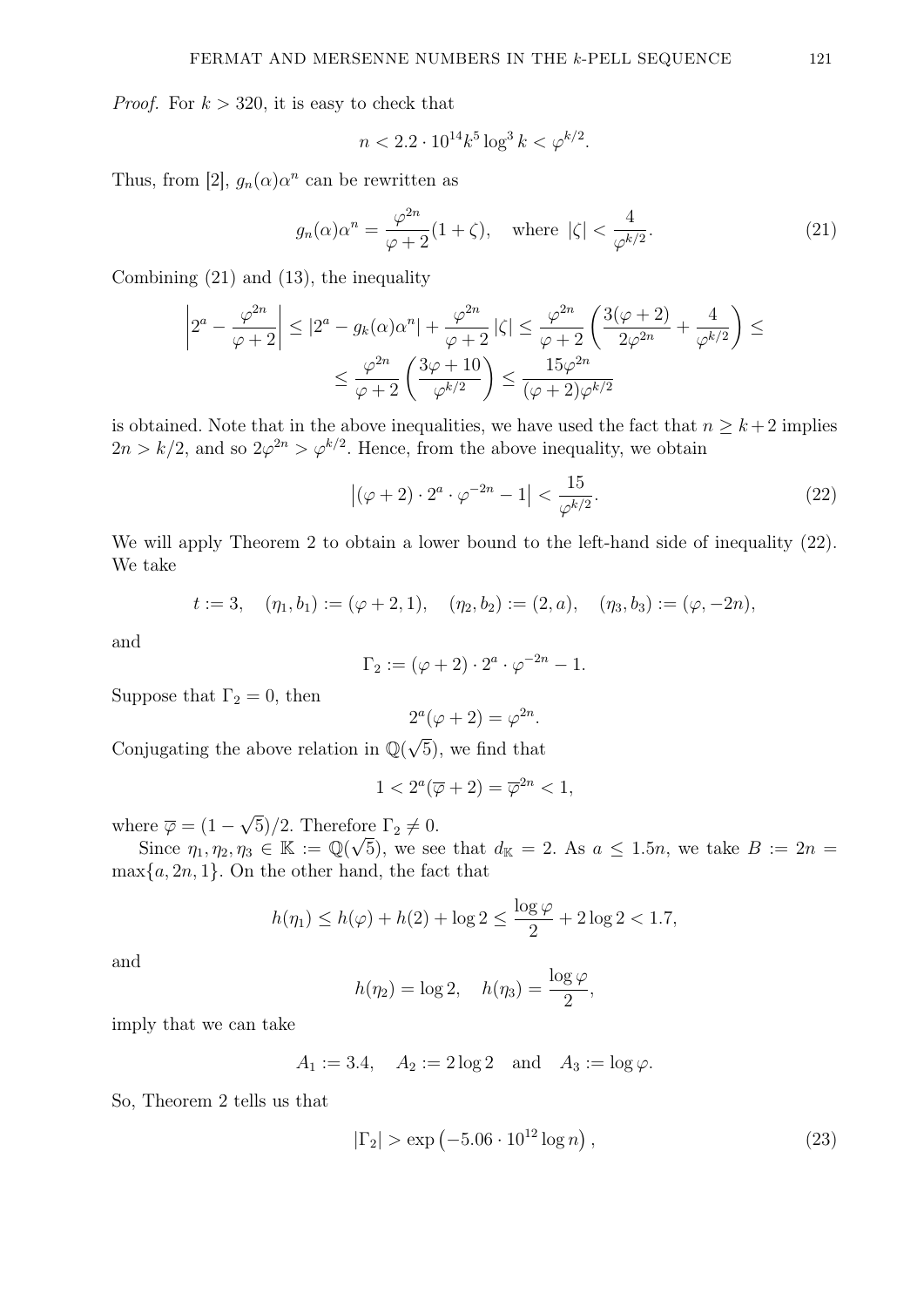where we have used the fact that  $1 + \log 2n < 2.3 \log n$ , for all  $n \ge 4$ . Putting (22) and (23) together, it follows that

$$
k < 2.11 \cdot 10^{13} \log n < 2.11 \cdot 10^{13} \log(2.2 \cdot 10^{14} k^5 \log^3 k),\tag{24}
$$

where we have used Lemma 5. The desired result comes from solving the above inequality and using again Lemma 5.

## **3.4.2. Reducing the bound on**  $k$ **.** Now, we try to reduce the obtained bounds. Put

$$
\Lambda_2 := a \log 2 - 2n \log \varphi - \log(\varphi + 2) = \log(\Gamma_2 + 1).
$$

Since  $k > 320$ , then from (22) we get  $|\Gamma_2| < 0.01$ . Hence, by Lemma 4, we conclude that

$$
|\Lambda_2| < -\frac{\log 0.99}{0.01} \cdot |\Gamma_2| < 15.1 \cdot \varphi^{-k/2} \tag{25}
$$

and so

$$
\left| a \cdot \frac{\log 2}{\log \varphi} - 2n - \frac{\log(\varphi + 2)}{\log \varphi} \right| < 31.4 \cdot \varphi^{-k/2}.
$$

We apply Lemma 1 with the parameters

$$
\gamma := \frac{\log 2}{\log \varphi}, \quad \mu := \frac{\log(\varphi + 2)}{\log \varphi}, \quad \text{and} \quad (A, B) := (31.4, \varphi).
$$

Furthermore, since  $a < 1.5n$  and  $n < 2.7 \cdot 10^{97}$  by Lemma 6, we can take  $M := 4.05 \cdot 10^{97}$ . Let

 $[a_0, a_1, a_2, a_3, \ldots] = [1, 2, 3, 1, 2, 3, 2, 4, 2, 1, 2, 11, 2, 1, 11, 1, 1, 134, \ldots]$ 

be the continued fraction of  $\gamma$ . With the help of Mathematica, we find that  $q_{194}$  satisfies the conditions of Lemma 1. Furthermore, according to Lemma 1 we get  $k < 984$ . With this new upper bound on  $k$ , we get

$$
n < 6.7 \cdot 10^{31}.
$$

We now repeat the process above but with  $M = 1.1 \cdot 10^{32}$ , we obtain that  $q_{71}$  satisfies the conditions of Lemma 1 and so  $k \leq 344$ . Hence, we deduce that

$$
n < 2.2 \cdot 10^{29}.
$$

In the third application with  $M = 3.3 \cdot 10^{29}$ , we get that  $q_{68}$  satisfies the conditions of Lemma 1 and so  $k < 314$ , which contradicts our assumption that  $k > 320$ . This completes the proof of Theorem 1.  $\Box$ 

Acknowledgements. The authors are grateful to the anonymous referees for the careful reading the manuscript and the suggestions to improve the quality of this paper.